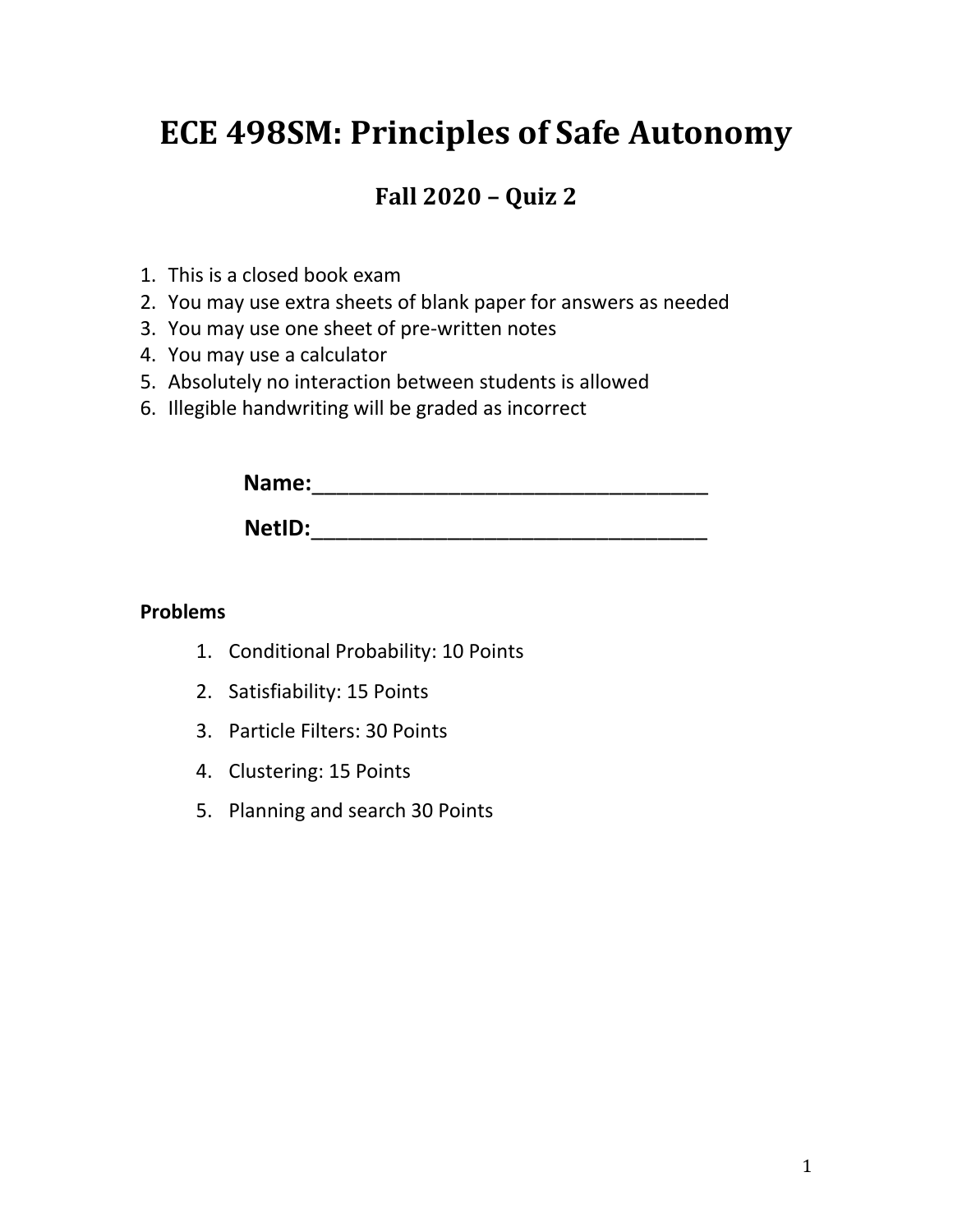## **1.** Conditional Probability (10 points)

A robot is equipped with camera and pedestrian detection software (PD). In tests, (a) out of 100 images with people, PD successfully detected people in 75 images, and (b) out of another set of 100 images without people, PD erroneously detected people in 20.

**(A) (4 points)** Consider the boolean state variable X which indicates whether a person is present; and the boolean output variable Z which is the output of PD. What is a probabilistic measurement model you can write for the PD system from the above test data?

$$
P(Z = 1|X = 1) = \frac{75}{100} = 0.75
$$
  

$$
P(Z = 0|X = 1) = \frac{20}{100} = 0.2
$$
  

$$
P(Z = 1|X = 0) = 0.25
$$
  

$$
P(Z = 0|X = 0) = 0.2
$$

**(B) (6 points)** The prior probability that a person is in view is distributed uniformly. For an image acquired by the robot, PD reports that a person is present  $(Z=1)$ . Given this observation, what is the probability that a person is actually present in the image P(X=1|Z=1)? Derive the formula and calculate the posterior probability.

$$
P(X = 1|Z = 1) = \frac{P(Z = 1|X = 1)P(X = 1)}{P(Z = 1|X = 1)P(X = 1) + P(Z = 1|X = 0)P(X = 0)}
$$
  
= 
$$
\frac{0.75 * 0.5}{0.75 * 0.5 + 0.2 * 0.5} = 0.789
$$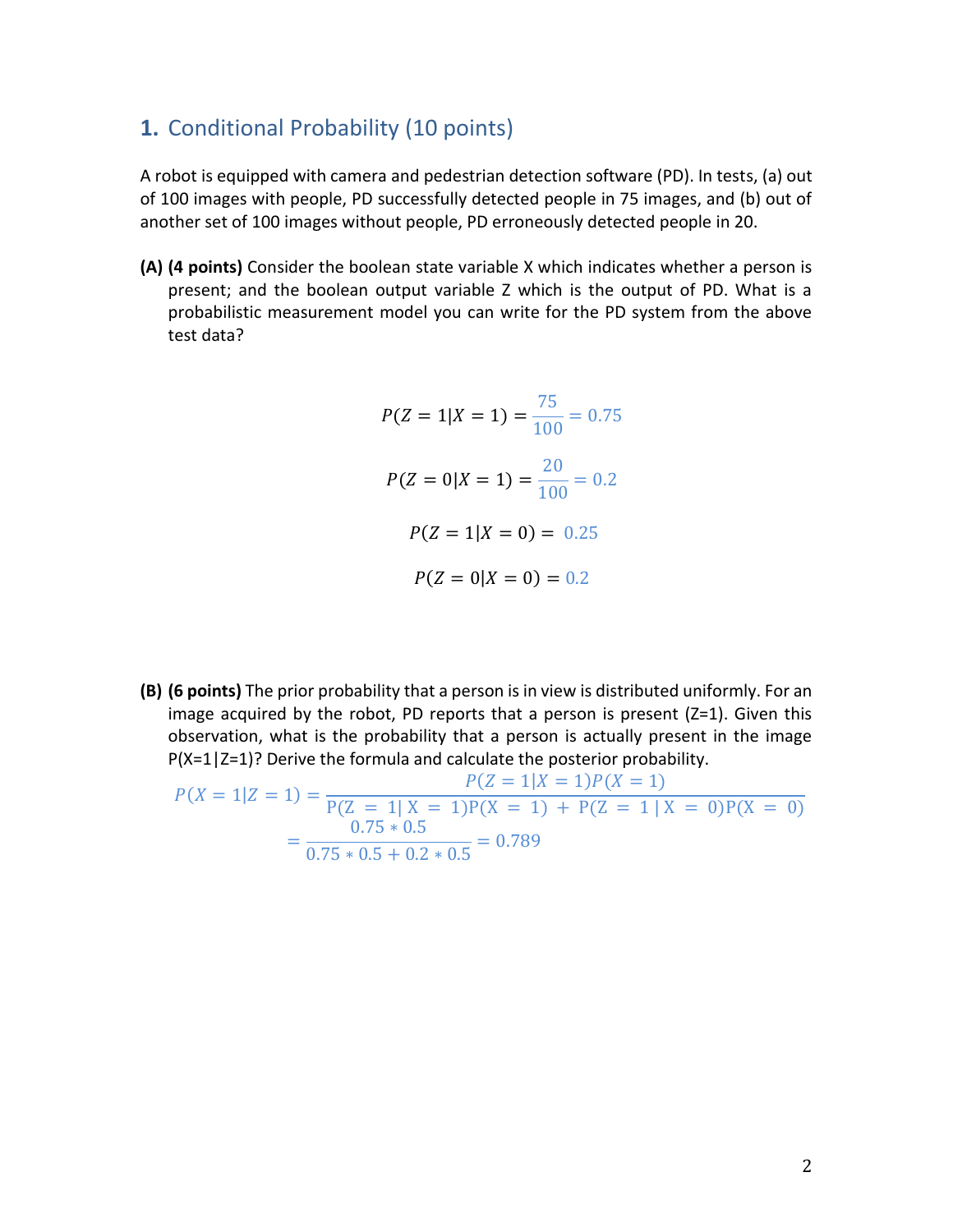## **2.** Satisfiability (15 points)

Consider the boolean formula:

 $\alpha = (\neg x_1 \lor x_3) \land (x_2 \lor \neg x_4 \lor \neg x_5) \land (\neg x_3 \lor \neg x_4)(x_2 \lor x_4 \lor x_5).$ 

**(A) (3 points)** If we attempted to solve the satisfiability of this formula using the brute force search, how many assignments would have to be checked?

 $2^5 = 32$ 

**(B) (3 points)** Suppose we set  $x_1 = True$  what is the resulting formula  $\alpha_1$ ?

 $\alpha_1 = x_3 \wedge (x_2 \vee \neg x_4 \vee \neg x_5) \wedge (\neg x_3 \vee \neg x_4) \wedge (x_2 \vee x_4 \vee x_5)$ 

**(C)** (3 points) Which of the three rules in the DP algorithm become applicable to  $\alpha_1$ ? What is the resulting formula  $\alpha_2$  when this rule is applied to  $\alpha_1$  and what is the corresponding variable assignment?

Unit Propagation, setting  $x_3$  to True:  $\alpha_2 = (x_2 \vee \neg x_4 \vee \neg x_5) \wedge (\neg x_4) \wedge (x_2 \vee x_4 \vee x_5)$ Pure literal, setting  $x_2$  to True  $\alpha_2 = x_3 \wedge (\neg x_3 \vee \neg x_4)$ 

**(D) (3 points)** Which of the three rules in the DP algorithm become applicable to  $\alpha_2$ ? What is the resulting formula  $\alpha_3$  when this rule is applied to  $\alpha_2$  and what is the corresponding variable assignment?

```
Unit Propagation, Unit Propagation, setting \neg x_4 to True:
\alpha_3 = x_2 \vee x_5Pure literal, Unit Propagation, setting x_3 to True
\alpha_3 = -x_4Unit Propagation, Pure literal, set x_2 to True
\alpha_3 = -x_4Pure literal, Resolution, x_3\alpha_3 = -x_4
```
**(E)** (3 points) Is  $\alpha_3$  satisfiable and what does that say about validity of  $\neg \alpha$ ?

 $\alpha_3$  is satisfiable. Since there exist cases that  $\neg \alpha$  is not satisfied,  $\neg \alpha$  is not valid.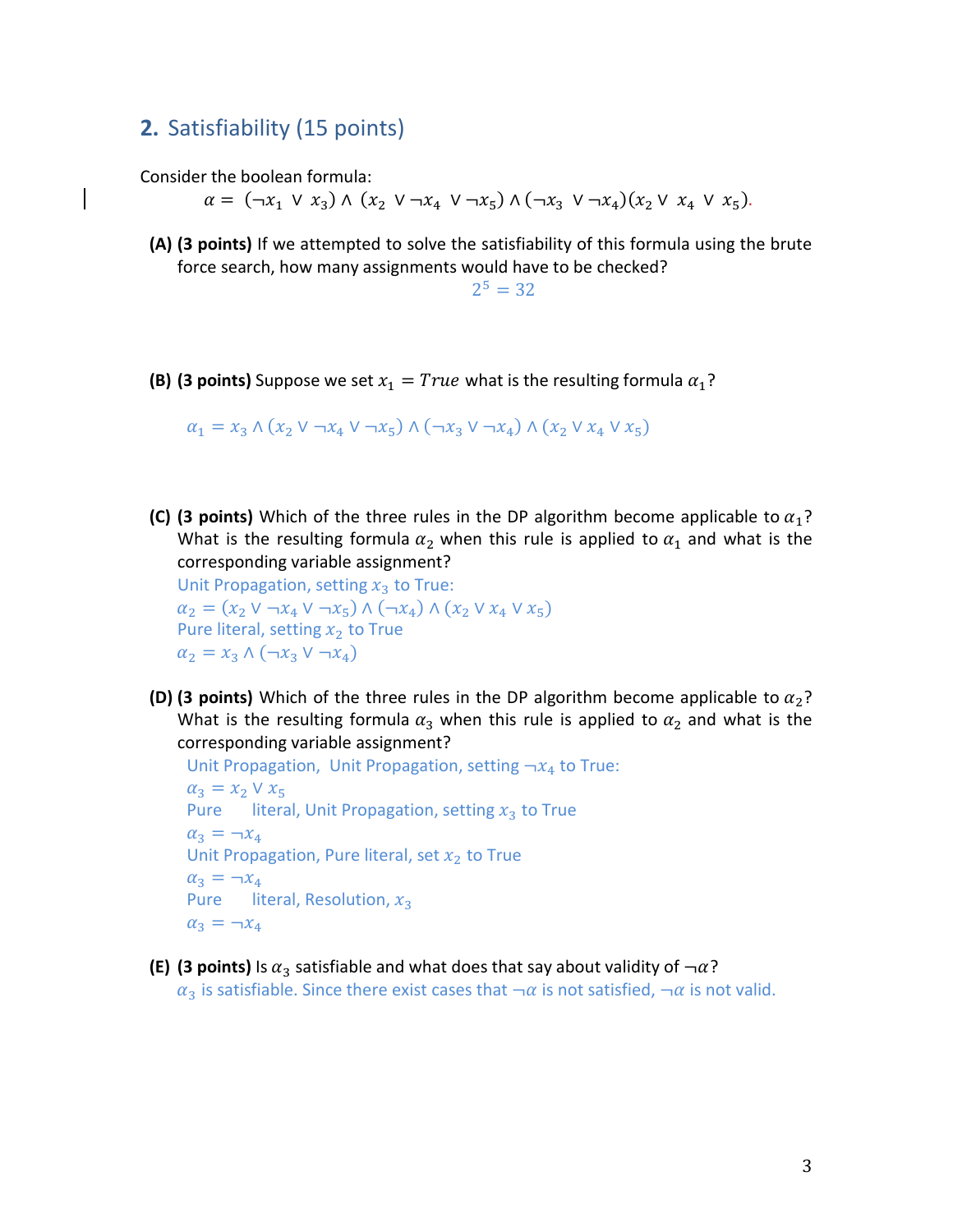### **3.** Particle Filters (30 points)

Consider a world with robot that can be in three locations:  $X = x_1, x_2, x_3$ . Let Z be a Boolean sensor characterized by the measurement model:

| $p(Z = 1   X = x_1) = 0.8,$ | $p(Z = 0   X = x_1) = 0.2$ |
|-----------------------------|----------------------------|
| $p(Z = 1   X = x_2) = 0.4$  | $p(Z = 0 X = x_2) = 0.6$   |
| $p(Z = 1   X = x_3) = 0.1$  | $p(Z = 0 X = x_3) = 0.9.$  |

Suppose the *prior* distribution on the locations is uniform  $p(X = x_i) = \left[\frac{1}{3}\right]$  $\frac{1}{3}, \frac{1}{3}$  $\frac{1}{3}, \frac{1}{3}$  $\frac{1}{3}$  and we get the first measurement of  $Z = 1$ . Then (as we saw in class) the posterior distribution  $p(X = x_i | Z = 1) = \frac{8}{15}$  $\frac{8}{13}, \frac{4}{13}$  $\frac{4}{13}, \frac{1}{13}$ . In this problem we are going to use MCL with particle filters representing these distributions.

**(A) (12 points)** We start with two particles  $X_0 = \{x_{01}, x_{02}\}$  sampled using the prior over three locations. There are  $3 \times 3 = 9$  possible combinations for  $X_0$  (col 2) each with a probability of 1/9 (col 3). MCL uses the measurement model  $p(Z|X)$  to generate particle weights. Again, the first measurement is  $Z = 1$ . In column 4, for each possible particle pair  $\{x_{01}, x_{02}\}$  write the corresponding **normalized weight pair**  $(w_{01}, w_{02})$ that should be used for resampling (importance sampling).

Suppose we only generate **one** new particle in after resampling. Write the probability of each possible value  $x_1, x_2,$  and  $x_3$  in the last three columns, that is,  $p(X_1 =$  ${x_{11}}$  and  $X_0 = {x_{01}.x_{02}}$ .

| Number         | Sample set | Prob. of | Normalized  | Prob. of resampling for each $X_1 = x_{11}$ |                               |                               |
|----------------|------------|----------|-------------|---------------------------------------------|-------------------------------|-------------------------------|
| (1)            | $(2) X_0$  | set      | weights (4) | $x_1$                                       | $x_2$                         | $x_3$                         |
|                |            | (3)      |             |                                             |                               |                               |
| $\mathbf{1}$   | $x_1, x_1$ | 1/9      | 1/2, 1/2    | 1/9                                         | 0                             | $\Omega$                      |
| $\overline{2}$ | $x_1, x_2$ | 1/9      | 2/3, 1/3    | 2/27                                        | 1/27                          | $\Omega$                      |
| 3              | $x_1, x_3$ | 1/9      | 8/9, 1/9    | 8/81                                        | $\Omega$                      | 1/81                          |
| 4              | $x_2, x_1$ | 1/9      | 1/3, 2/3    | 2/27                                        | 1/27                          | $\Omega$                      |
| 5              | $x_2, x_2$ | 1/9      | 1/2, 1/2    | $\overline{0}$                              | 1/9                           | $\Omega$                      |
| 6              | $x_2, x_3$ | 1/9      | 4/5, 1/5    | $\Omega$                                    | 4/45                          | 1/45                          |
| 7              | $x_3, x_1$ | 1/9      | 1/9, 8/9    | 8/81                                        | $\Omega$                      | 1/81                          |
| 8              | $x_3, x_2$ | 1/9      | 1/5, 4/5    | $\Omega$                                    | 4/45                          | 1/45                          |
| 9              | $x_3, x_3$ | 1/9      | 1/2, 1/2    | $\Omega$                                    | $\Omega$                      | 1/9                           |
| Σ              |            |          |             | $p(X_1 = \{x_1\})=$<br>0.4568               | $p(X_1 = \{x_2\})=$<br>0.3630 | $p(X_1 = \{x_3\})=$<br>0.1802 |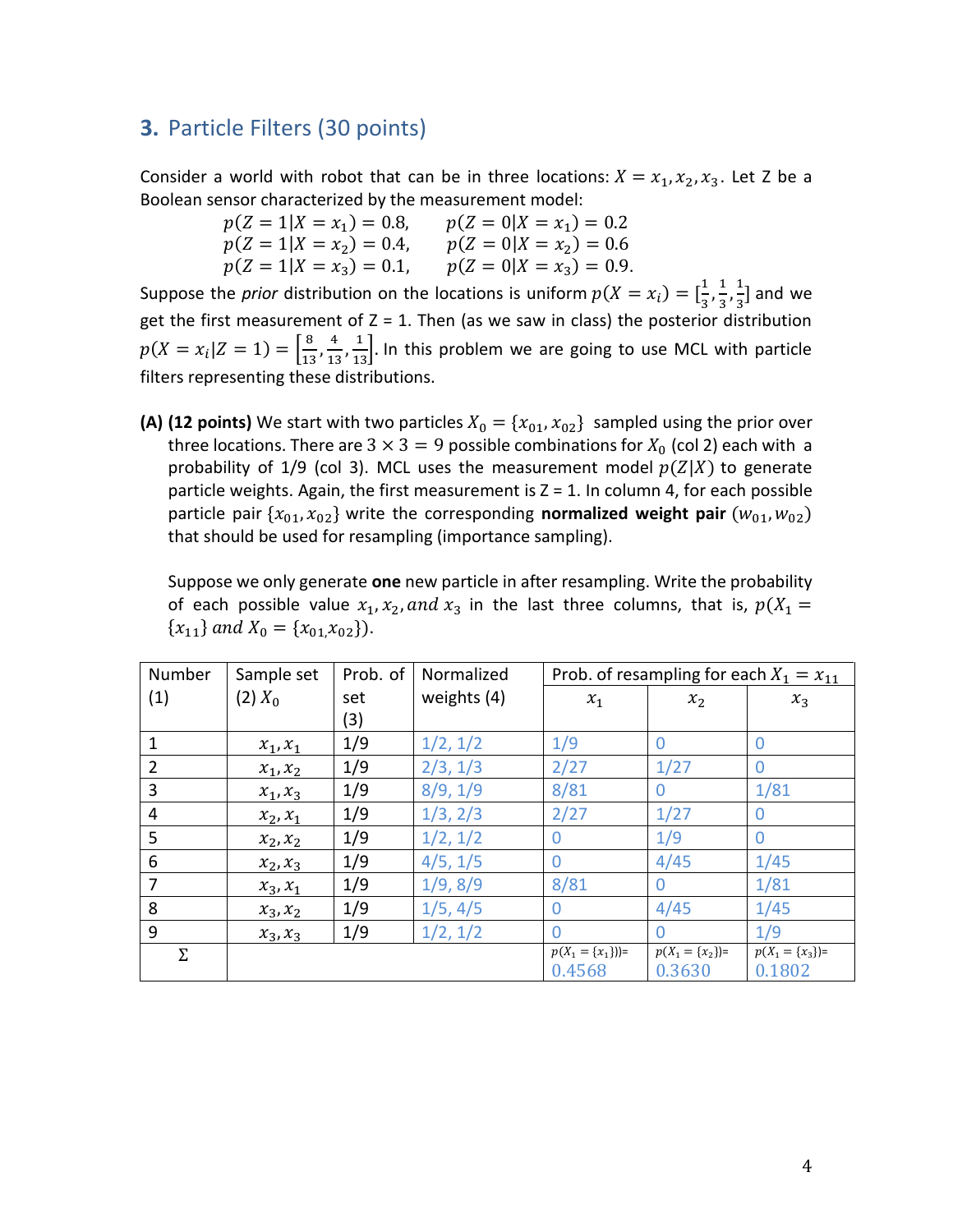**(B) (3 points)** How is the probability distribution  $p(X_1 = x_i)$  in the last row of part (A) related to the prior distribution (uniform over  $x_i$ ) and the posterior probability? The final probability distribution is supposed to represent the true posterior. However, due to the limited number of particles  $N = 2$ , the result is biased towards the prior

**(C) (5 points)** Could the particle filter in this problem estimate the state accurately with a single particle (N=1)? Explain*.*

No, if using a single particle, we will always select that particle in sampling and resampling. Therefore, it's impossible to recover from a wrong initial estimation. In addition, with only 1 particle, we are not able to provide a good enough estimation to the true posterior.

**(D) (5 points)** How is the probability distribution  $p(X_1 = x_i)$  in the last row of (A) related to the prior probability and the posterior with infinitely many particles  $N = \infty$ ? Why do we want more particles while using particle filter? When there's infinitely many particles  $N = \infty$ , the resampling probability distribution will converge to the true posterior. With more particles, the distribution of particles can better represent true posterior and therefore can provide more accurate result.

- 
- **(E) (5 points)** Why are noisy sensor models sometimes more preferable than very precise sensor models for particle filter-based localization? Noise sensor models can be used to solve the problem of particle deprivation.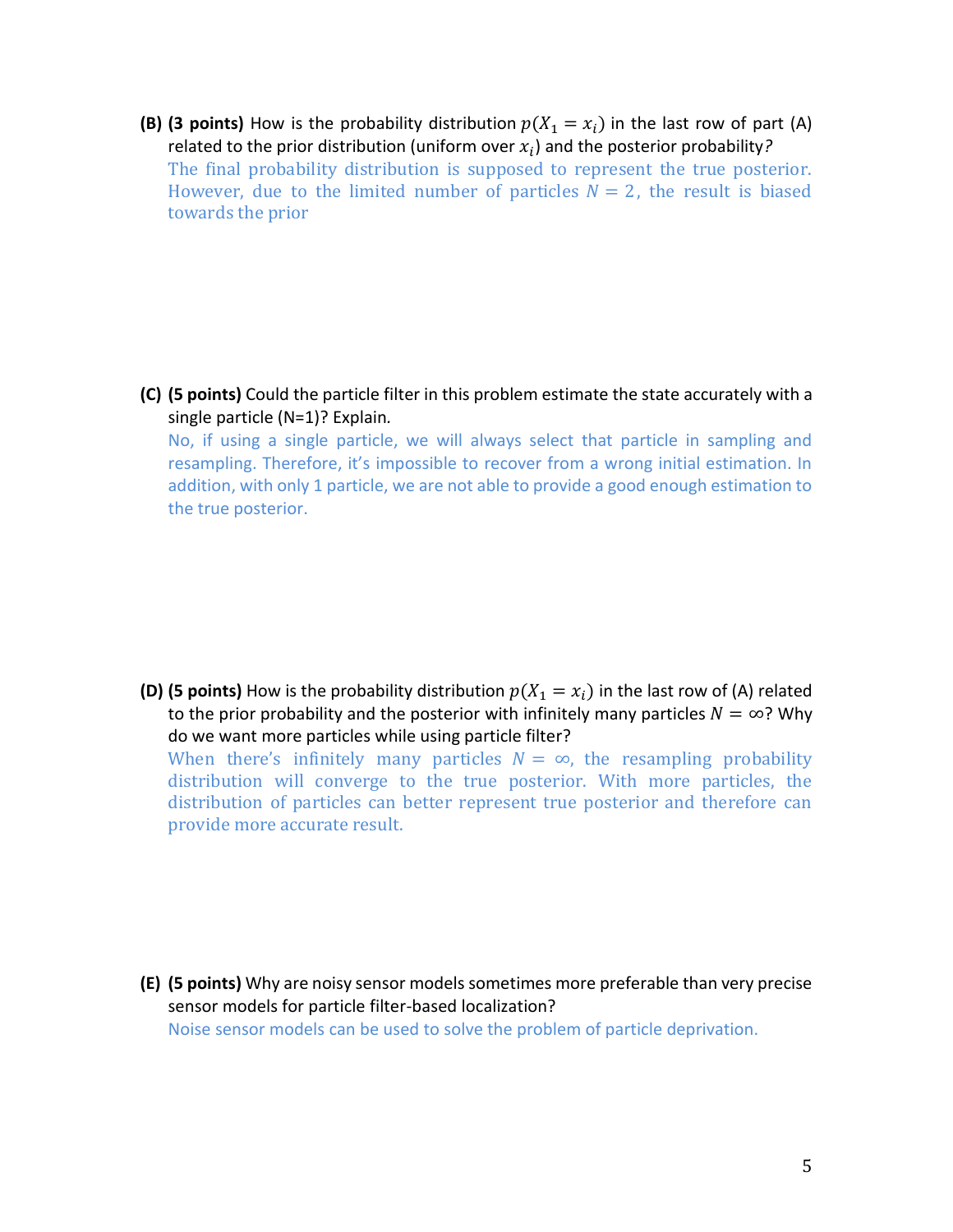## **4.** Clustering (15 points)

Give an example of a set of data points and a set of K cluster heads that demonstrate that the K-means clustering algorithm does not converge to the optimal clustering. That is, you need to show that:

(a) the cluster heads are indeed final, i.e., the algorithm has converged (5 points),

(b) the result gives a clustering cost  $J_1$  (5 points), and

(c) that there is an alternative set of cluster heads that give a lower clustering cost  $J_2$  <  $J_1$ .

Any proper explanations with explicit calculations of J1 and J2 are acceptable. One example:

Let  $k = 2$ , given a set of points  $\{1,2,3,4\}$ 

C1: p1 = {1}, p2 = {2,3,4},  $J_1 = 0 + \frac{1}{3}$  $\frac{1}{3} * (1^2 + 1^2) = \frac{2}{3}$ 3

C2: p1 = {1,2}, p2 = {3,4},  $J_2 = \frac{1}{2}$  $\frac{1}{2} * (\frac{1}{2})$ 2  $+\frac{1}{2}$ 2  $\binom{2}{1} + \frac{1}{2}$  $rac{1}{2} * \left(\frac{1}{2}\right)$ 2  $+\frac{1}{2}$ 2  $\binom{2}{1} = \frac{1}{2}$ 2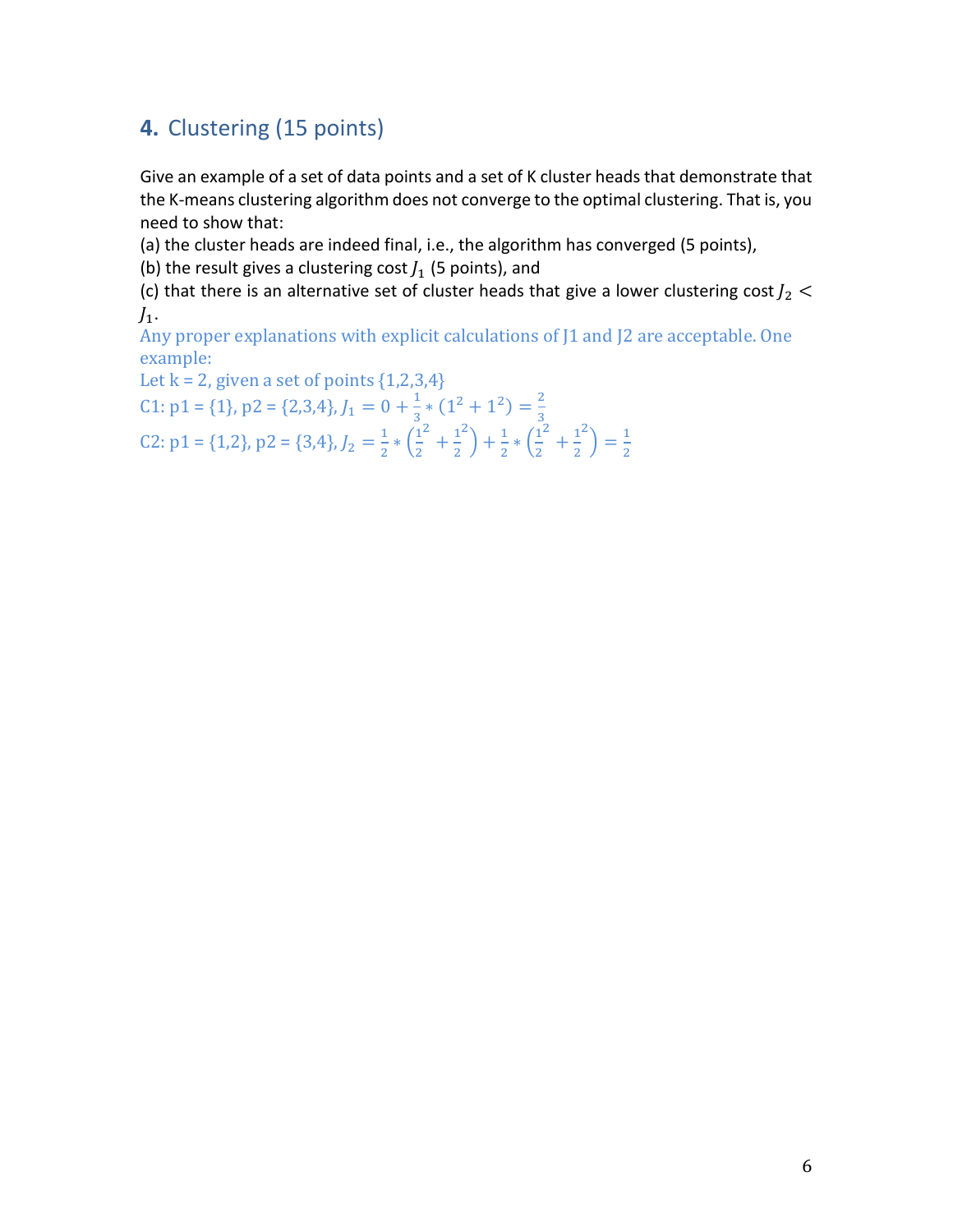#### **5.** Planning and Search (20 points)

Consider a *hybrid A\* path planner* for a vehicle, similar to the one we used in MP3. The discrete coordinates are integers for each node *n* in the tree. The discrete coordinates are obtained by rounding the continuous coordinates to the nearest integers (Assume x.5 is rounded to x+1). Consider the heuristic function:

$$
h(n) = \sqrt{(x_n - x_{goal})^2 + (y_n - y_{goal})^2}.
$$

Consider the goal position g at  $(0,0)$ . The *cost-to-come* function is defined as  $g(n)$  =  $g(\text{previous}(n)) + 1$ . The steering angle  $\delta \in \{0, -30^\circ, 30^\circ\}$ ; the speed  $v = 1.0$ . For heading angle  $\theta$ , x-axis points to 0  $\degree$ . The vehicle dynamic model is:

$$
\theta_{t+1} = \theta_t + \delta
$$
  
\n
$$
x_{t+1} = x_t + v * \cos(\theta_{t+1})
$$
  
\n
$$
y_{t+1} = y_t + v * \sin(\theta_{t+1})
$$

**(A)** (10 **points)** The *queue* in the algorithm pops out a node  $n_0$  with continuous coordinates  $(x, y, \theta) = (3.0, 5.0, 90^{\circ})$  and  $g(n_0) = 13$ . Write the continuous and discrete coordinates of all the new nodes that will be expanded from  $n_0$  and the corresponding  $g, h, f$  values.

| <b>Node</b><br>name | Cont. coord                | Disc. coord         | g  | $\mathsf{h}$ | f      |
|---------------------|----------------------------|---------------------|----|--------------|--------|
| $n_0$               | $(3.0, 5.0, 90^{\circ})$   |                     | 13 |              |        |
| n1                  | $(3,6,90^{\circ})$         | $(3,6,90^{\circ})$  | 14 | 6.71         | 20.71  |
| n2                  | $(2.5, 5.866, 120^\circ)$  | $(3,6,120^{\circ})$ | 14 | 6.377        | 20.377 |
| n <sub>3</sub>      | $(3.5, 5.866, 60^{\circ})$ | (4,6,60°)           | 14 | 6.832        | 20.832 |
|                     |                            |                     |    |              |        |
|                     |                            |                     |    |              |        |